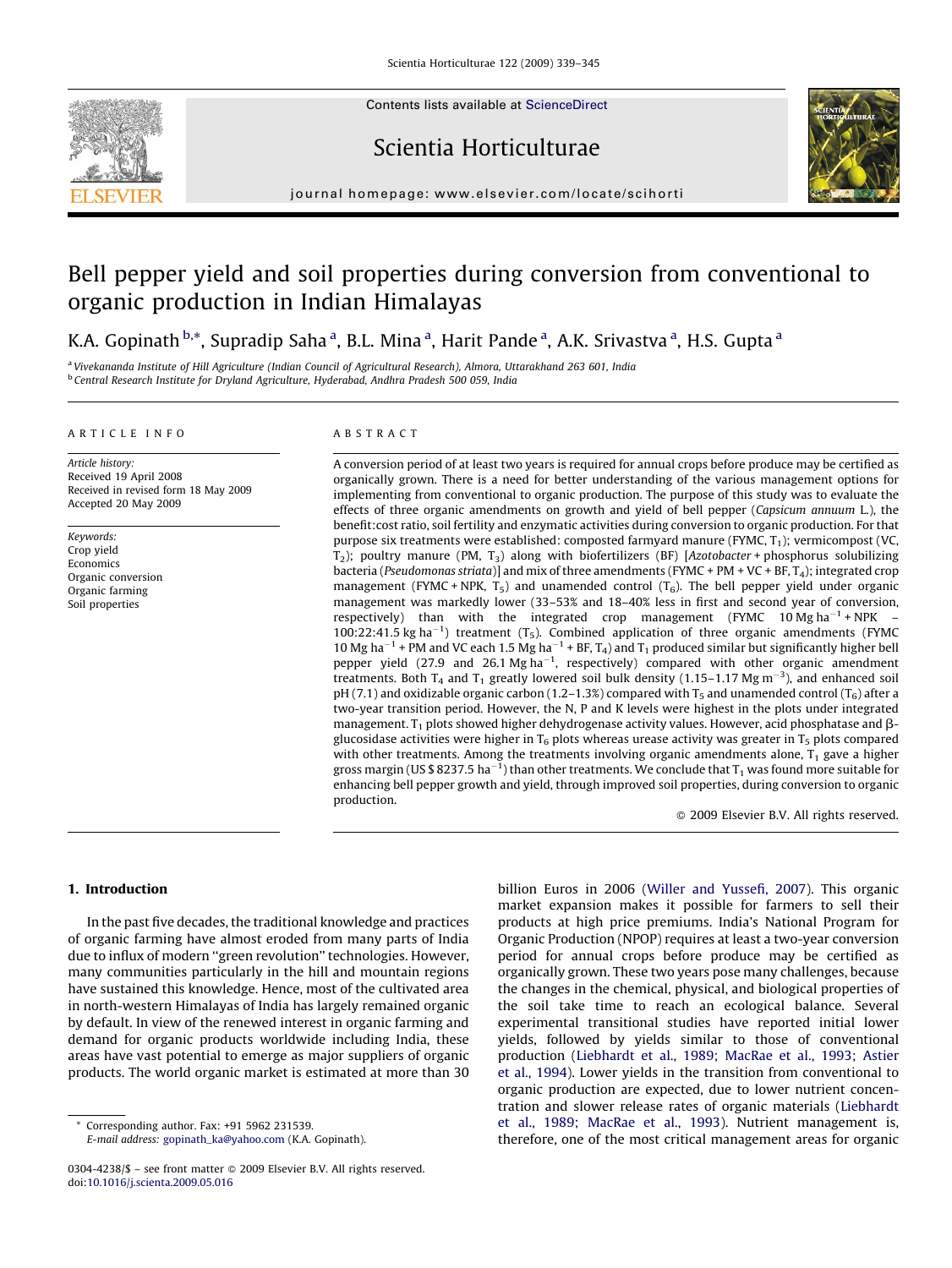growers. Because synthetic inputs (i.e. chemical fertilizers and pesticides) are disallowed in organic crop production, there is a need for research on organically approved soil amendments and methods for improving soil fertility in organic farming systems, particularly during initial years. Organic fertility inputs such as farmyard manure (FYM) and green manure improve the soil physical properties by lowering bulk density, increasing waterholding capacity, and improving infiltration rates ([Tester, 1990;](#page-6-0) [Werner, 1997; Petersen et al., 1999; Bulluck et al., 2002; Gopinath](#page-6-0) [et al., 2008](#page-6-0)). Several studies have shown that organic farming improves soil fertility over time ([Drinkwater et al., 1995; Clark](#page-6-0) [et al., 1998; Petersen et al., 1999; Van Diepeningen et al., 2006;](#page-6-0) [Fliessbach et al., 2007; Saha et al., 2008\)](#page-6-0). These organic systems also lead to higher soil quality and more biological activity in soil than conventionally managed systems ([Reganold, 1988; Drink](#page-6-0)[water et al., 1995; Castillo and Joergensen, 2001; Fliessbach et al.,](#page-6-0) [2007; Garcia-Ruiz et al., 2008\)](#page-6-0). Soil biological and biochemical properties are highly sensitive to environmental stress and changes in management practices [\(Dick, 1994\)](#page-6-0). Therefore, measurement of selected soil enzymes has good potential as a soil quality indicator, as they better reflect the complex properties affecting soil quality [\(Trasar-Cepeda et al., 1998](#page-6-0)).

Vegetable farmers in Indian Himalayas routinely apply composted farmyard manure (FYMC), vermicompost and poultry manure to their soil either alone or in combination with mineral fertilizers. However, there is limited research on the effects of these organic amendments on yield of crops and on soil properties, particularly during the period of transition to organic production. We chose to evaluate the impact of different organically approved soil amendments on bell pepper (Capsicum annuum L.), an important off-season vegetable cultivated during summer and rainy seasons in north-western Himalayas of India. To understand better the efficacy of likely alternatives to conventional practices, we used on-farm inputs or locally produced manures such as FYMC, vermicompost, poultry manure and biofertilizers in this study. The objectives of the study were (i) to assess the short-term effect of different organic amendments and biofertilizers on soil chemical and biological properties and bell pepper yield in transition period to organic farming; and (ii) to evaluate the economics of organic bell pepper production in comparison with integrated crop management during the two-year conversion period. We hypothesized that different organic amendments will have variable effects on soil properties and crop yield during transition to organic production.

### 2. Materials and methods

## 2.1. Experimental set-up and crop management

A field experiment was conducted during the summer (April– July) season of 2005 and 2006 at an experimental farm, Hawalbagh (29°36'N, 79°40'E and 1250 m above mean level), Uttarakhand

situated in Indian Himalayas. Before the present experiment, the land had been farmed almost exclusively in a maize–wheat rotation, which included the application of commercial fertilizer and pesticides. Soil samples taken from the surface 15 cm before treatment applications had organic C content of 1.13%, Kjeldahl-N 403 kg, Olsen-P 16.2 kg, ammonium acetate extractable-K  $210$  kg ha<sup>-1</sup>, and a pH of 6.7. The experimental site received 211 mm and 354.5 mm rainfall during summer of 2005 and 2006, respectively. The mean weekly maximum and minimum temperatures ranged between 35.8 and 10.1  $\degree$ C during 2005, and 32.5 and  $9.4 \degree$ C during 2006.

This experiment included six treatments which were as follows: T<sub>1</sub>, composted farmyard manure (FYMC) 20 Mg ha $^{-1}$  + biofertilizers [Azotobacter + phosphorus solubilizing bacteria (Pseudomonas striata)];  $T_2$ , poultry manure (PM) 5 Mg ha<sup>-1</sup> + biofertilizers (BF); T<sub>3</sub>, vermicompost (VC) 7.5 Mg ha $^{-1}$  + BF; T<sub>4</sub>, FYMC 10 Mg ha $^{-1}$  + PM and VC each 1.5 Mg ha<sup> $-1$ </sup> + BF; T<sub>5</sub>, integrated crop management (ICM) (FYMC 10 Mg ha<sup>-1</sup> + recommended NPK - 100:22:41.5 kg  $ha^{-1}$ ); and  $T_6$ , unamended control. The experiment was laid out in a randomized complete block design with four replications.

Composted FYM and vermicompost were produced on the Research Farm of Vivekananda Institute of Hill Agriculture, India. The FYMC was prepared after cattle dung and bedding material had been composted for 30 days. Residues of soybean (sourced from organic farming block of the institute) and partially decomposed cattle dung were used in 2:1 ratio ( $w/w$ ) for vermicomposting. These materials were thoroughly mixed and put into a pit of size 2 m (L)  $\times$  1.5 m (W)  $\times$  0.5 m (D). Water was sprinkled to make the material sufficiently wet, and 4000 earthworms (Eisenia foetida) were introduced into the pit and was covered with a jute bag to prevent direct exposure to sunlight. The material in the pit was thoroughly mixed by hand twice, at an interval of 30 days. The compost was removed from the pit after 90 days, and the earthworms were separated with a sieve. Poultry manure was collected from the poultry farm located 2 km away from the research farm. The manure was stored for about 30 days before its application in the field. Composite samples of each amendment were collected 1 week before application to plots and were analyzed for different properties (Table 1). The amounts of nutrients (N–P–K) added in each treatment and year are given in [Table 2](#page-2-0).

All the experimental plots were manually tilled to a depth of 15 cm using a spade in both years. The organic amendments were treated with Trichoderma viridae at 2.5 kg ha<sup> $-1$ </sup>, as a prophylactic measure against soil-borne diseases, then incubated for about 20 days and were thoroughly incorporated into 15 cm surface soil 2 weeks before transplanting of bell pepper. All the organic amendments were applied on dry weight basis. Half the N and full P and K were applied at the time of transplanting in the plots under ICM through urea 109 kg ha<sup> $-1$ </sup>, single superphosphate 313 kg ha<sup>-1</sup>, and muriate of potash 83 kg ha<sup>-1</sup>. Remaining N was top-dressed in two equal splits, 45 and 60 days after planting.

| Table 1                                                                      |  |
|------------------------------------------------------------------------------|--|
| Moisture and nutrient contents of organic amendments used in the experiment. |  |

| Organic amendment | Year | Moisture (%) | Total nutrient content    |                |                |                     |                   |                   |                   |
|-------------------|------|--------------|---------------------------|----------------|----------------|---------------------|-------------------|-------------------|-------------------|
|                   |      |              | $N$ (g kg <sup>-1</sup> ) | $P(g kg^{-1})$ | $K(g kg^{-1})$ | Fe $(g \, kg^{-1})$ | Zn $(mg kg^{-1})$ | Cu $(mg kg^{-1})$ | Mn $(mg kg^{-1})$ |
| <b>FYMC</b>       | 2005 | 52           | 11.2                      | 4.30           | 6.60           | 5.22                | 290               | 59                | 311               |
|                   | 2006 | 56           | 10.3                      | 4.80           | 7.20           | 6.50                | 298               | 54                | 374               |
| Poultry manure    | 2005 | 43           | 17.2                      | 16.1           | 8.20           | 4.64                | 362               | 77                | 402               |
|                   | 2006 | 48           | 18.5                      | 17.6           | 7.90           | 4.21                | 355               | 84                | 407               |
| Vermicompost      | 2005 | 58           | 15.5                      | 6.30           | 5.30           | 11.03               | 124               | 34                | 326               |
|                   | 2006 | 61           | 16.0                      | 6.10           | 5.60           | 12.10               | 136               | 55                | 315               |

FYMC: composted farmyard manure.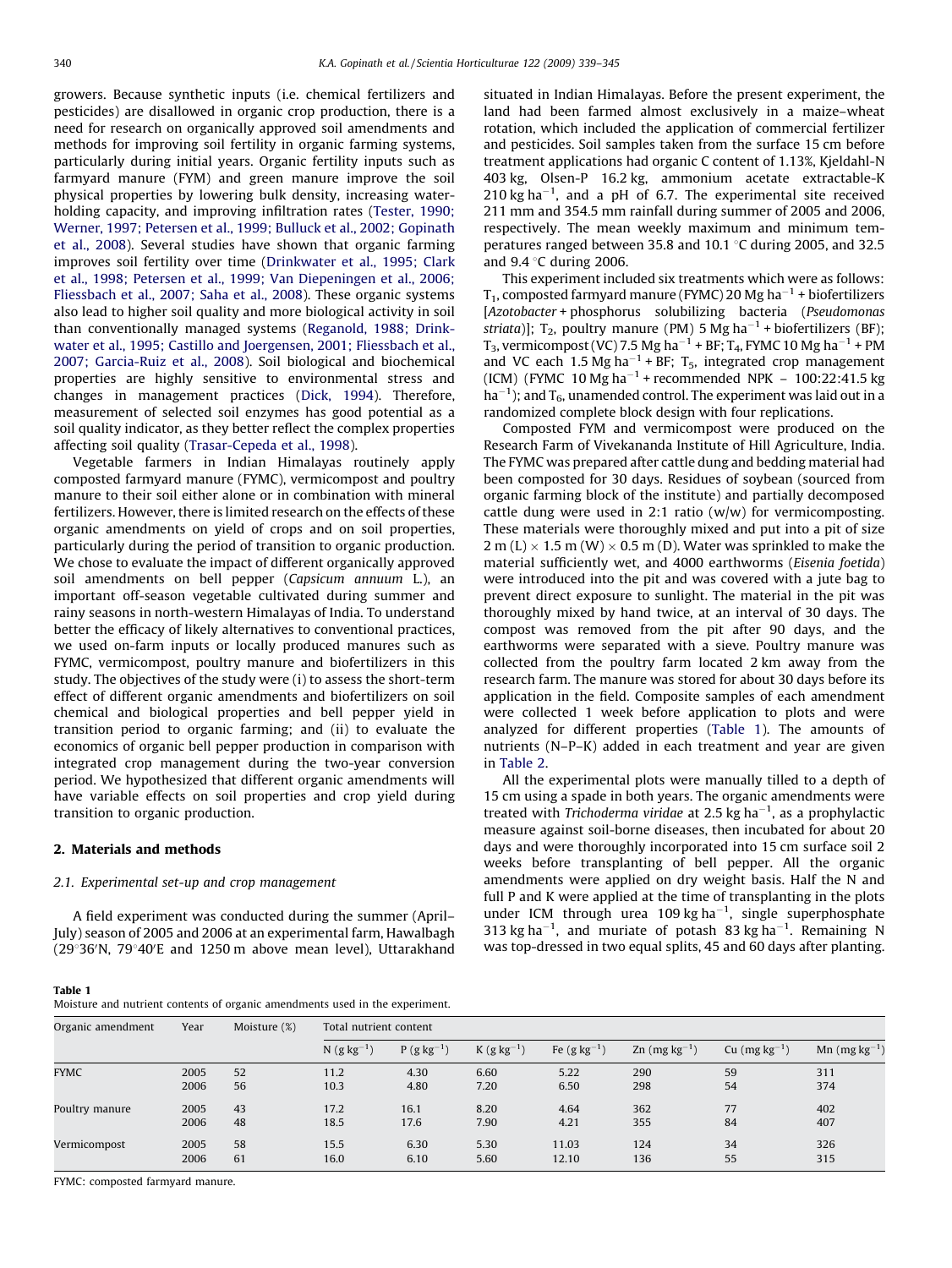<span id="page-2-0"></span>

| Table 2                                                |  |
|--------------------------------------------------------|--|
| Amount of nutrients added to bell pepper in each year. |  |

| Treatment      | Nutrients added ( $kg \, ha^{-1}$ ) |      |      |      |      |      |  |
|----------------|-------------------------------------|------|------|------|------|------|--|
|                | N                                   |      |      |      | K    |      |  |
|                | 2005                                | 2006 | 2005 | 2006 | 2005 | 2006 |  |
| T <sub>1</sub> | 224                                 | 206  | 86   | 96   | 132  | 144  |  |
| T <sub>2</sub> | 86                                  | 93   | 81   | 88   | 41   | 40   |  |
| $T_3$          | 116                                 | 120  | 47   | 46   | 40   | 42   |  |
| T <sub>4</sub> | 161                                 | 155  | 76   | 84   | 86   | 92   |  |
| T <sub>5</sub> | 212                                 | 203  | 65   | 70   | 108  | 114  |  |
| $T_6$          |                                     |      |      |      |      |      |  |

 $T_1$ : composted farmyard manure (FYMC) 20 Mg ha<sup>-1</sup> + biofertilizers (BF);  $T_2$ : poultry manure (PM) 5 Mg ha $^{-1}$  + BF; T3: vermicompost (VC) 7.5 Mg ha $^{-1}$  + BF; T4: FYMC 10 Mg ha $^{-1}$  + PM & VC each 1.5 Mg ha $^{-1}$  + BF; T<sub>5</sub>: integrated crop management;  $T<sub>6</sub>$ : unamended control.

Seedlings of bell pepper (45 days old) were transplanted in the planting geometry of 50 cm  $\times$  50 cm on 26 April 2005, and 20 April 2006 in the experimental plots. The seedlings were treated with biofertilizers before transplanting in the plots under different organic amendments. Azotobacter and PSB each at 2 kg ha $^{-1}$  were mixed in 501 water ha<sup> $-1$ </sup>, and the roots of bell pepper seedlings were dipped in the solution for 30 min before transplanting. Crop was irrigated adequately. No chemical insecticides, fungicides or herbicides were used in all the plots. Although chemicals can be used for pest management in ICM plots, their need was not felt, as any major insect-pests, weeds and diseases did not infest the crop in both the years. Weeds were managed by hand-weeding once, followed by two hoeings with a manually operated wheel-hoe. Azadirachtin [a neem (Azadirachta indica) based formulation] was sprayed twice during crop growth as a prophylactic measure against insect-pests. All the plant and soil parameters were measured from the center four rows of each plot. Random samples of five plants were taken from each plot at the vegetative growth stage (45 days after transplanting) for determination of plant height (cm). At harvesting time (60 days after transplanting), pepper fruits were picked weekly through the harvesting period for estimation of yield parameters such as fruits per plant, fruit length, and yield (Mg ha $^{-1}$ ).

#### 2.2. Sampling and analysis of soil

Soil samples were collected from the surface layer (0–15 cm) of all the plots before treatment applications and immediately after bell pepper harvest in July 2006. Five random cores were taken from each plot with a 5-cm diameter tube auger and bulked. Soil samples were air-dried and ground to pass through a 2-mm sieve. All soil samples meant for chemical analysis were stored at room temperature until required for analysis. The rest of the soil samples were immediately transferred to the laboratory for analysis of enzyme activities. Soil samples were kept at  $4^{\circ}$ C in plastic bags and analyzed within 2 weeks. Bulk density was determined by calculating the soil's dry weight (dried at 110 $\degree$ C) and volume of the soil sample. The soil pH was determined in 1:2.5 soil:water suspension [\(Jackson, 1962\)](#page-6-0). Oxidizable soil organic C was determined by the method of [Walkley and Black \(1934\),](#page-6-0) Kjeldahl-N with a FOSS Tecator analyzer (Model 2200), and available P by the method of [Olsen et al. \(1954\).](#page-6-0) Available K was determined with 1N NH4OAc and flame photometer ([Jackson,](#page-6-0) [1962\)](#page-6-0). All chemical results are given as means of triplicate analyses and are expressed on an oven-dry basis. Soil moisture was determined after being dried at 105  $\degree$ C for 24 h.

Soil dehydrogenase activity was estimated according to [Casida](#page-5-0) [et al. \(1964\)](#page-5-0). Soil was incubated with triphenyltetrazolium chloride and the triphenylformazan absorbance was measured

#### Table 3

Parameters used to calculate economics of bell pepper cultivation.

| Parameter                                         | Actual values (Rs.)         |
|---------------------------------------------------|-----------------------------|
| Price of seed                                     | $1,800$ ha <sup>-1</sup>    |
| Price of NPK                                      | $2,230$ ha <sup>-1</sup>    |
| Price of FYMC                                     | $900 \text{ Mg}^{-1}$ DW    |
| Price of poultry manure                           | 664 $Mg^{-1}$ DW            |
| Price of vermicompost                             | $3,067 \text{ Mg}^{-1}$ DW  |
| Labor cost for planting bell pepper               | $2.000$ ha <sup>-1</sup>    |
| Labor cost for fertilizer application             | $400$ ha <sup>-1</sup>      |
| Labor cost for manure spreading and incorporation | $200 \,\mathrm{Mg}^{-1}$ DW |
| Price of bell pepper                              | $15.000 \,\mathrm{Mg^{-1}}$ |

FYMC: composted farmyard manure; DW: dry weight basis; one US \$ = Rs. 40.

at 485 nm. Urease activity in soil was measured by following the method of [Tabatabai and Bremner \(1972\).](#page-6-0) Soil sample was incubated with THAM buffer (pH 9.0) and urea solution, excess urea was estimated colorimetrically at 527 nm. Acid phosphatase was determined according to [Tabatabai and Bremner \(1969\)](#page-6-0) after soil incubation with p-nitrophenyl phosphate disodium and measuring the p-nitrophenol absorbance at 400 nm.  $\beta$ -Glucosidase activity was estimated by determination of the p-nitrophenol released after 1 h of soil incubation with p-nitrophenyl- $\beta$ -Dglucopyranoside [\(Eivazi and Tabatabai, 1977\)](#page-6-0). The amount of p-nitrophenol was determined at 400 nm using a spectrophotometer ([Tabatabai and Bremner, 1969\)](#page-6-0).

## 2.3. Economic analysis of bell pepper cultivation

Economic analysis was based on the prevailing cost of input/ operations and price of produce (Table 3). The cost of bell pepper cultivation involved the expenditure towards land preparation, seed and sowing, manures/mineral fertilizers and their application, pest control, irrigation, harvesting, and rental value of land. The farm gate prices of various inputs were taken for economic analysis. The seed and mineral fertilizer costs were from agroinput retailers. Manure can represent a substantial cost to organic producers and can vary widely depending on transport distances and the costs of obtaining the manure [\(Archer et al., 2007\)](#page-5-0). However, all the organic amendments did not have market price in the study area and hence they were costed in terms of the labor involved in different activities of composting, loading and transportation within 2 km of the field. A wage rate of Rs. 10 (US \$ 0.25) $h^{-1}$  was used in calculating labor costs. A price premium ranging from 10 to 100% higher than that for conventional produce is already being realized in many organically produced crops including bell pepper in India [\(Chadha and](#page-5-0) [Choudhary, 2007\)](#page-5-0). Therefore, economic evaluation of organic bell pepper cultivation was also done by assuming different price premiums (0–60%) for the produce to assess whether bell pepper can be profitably grown under organic farming conditions in comparison with conventional practice.

#### 2.4. Statistical analysis

All of the soil and plant data were analyzed by using Duncan's multiple range tests (Duncan, 1955) at the  $P < 0.05$  level. Differences between mean values were evaluated by a one-way analysis of variance (ANOVA) (SPSS version 10.0).

#### 3. Results

#### 3.1. Crop performance

In both the years, plant height was significantly greater for all the treatments than those for the unamended control [\(Table 4](#page-3-0)).  $T_5$  and  $T_1$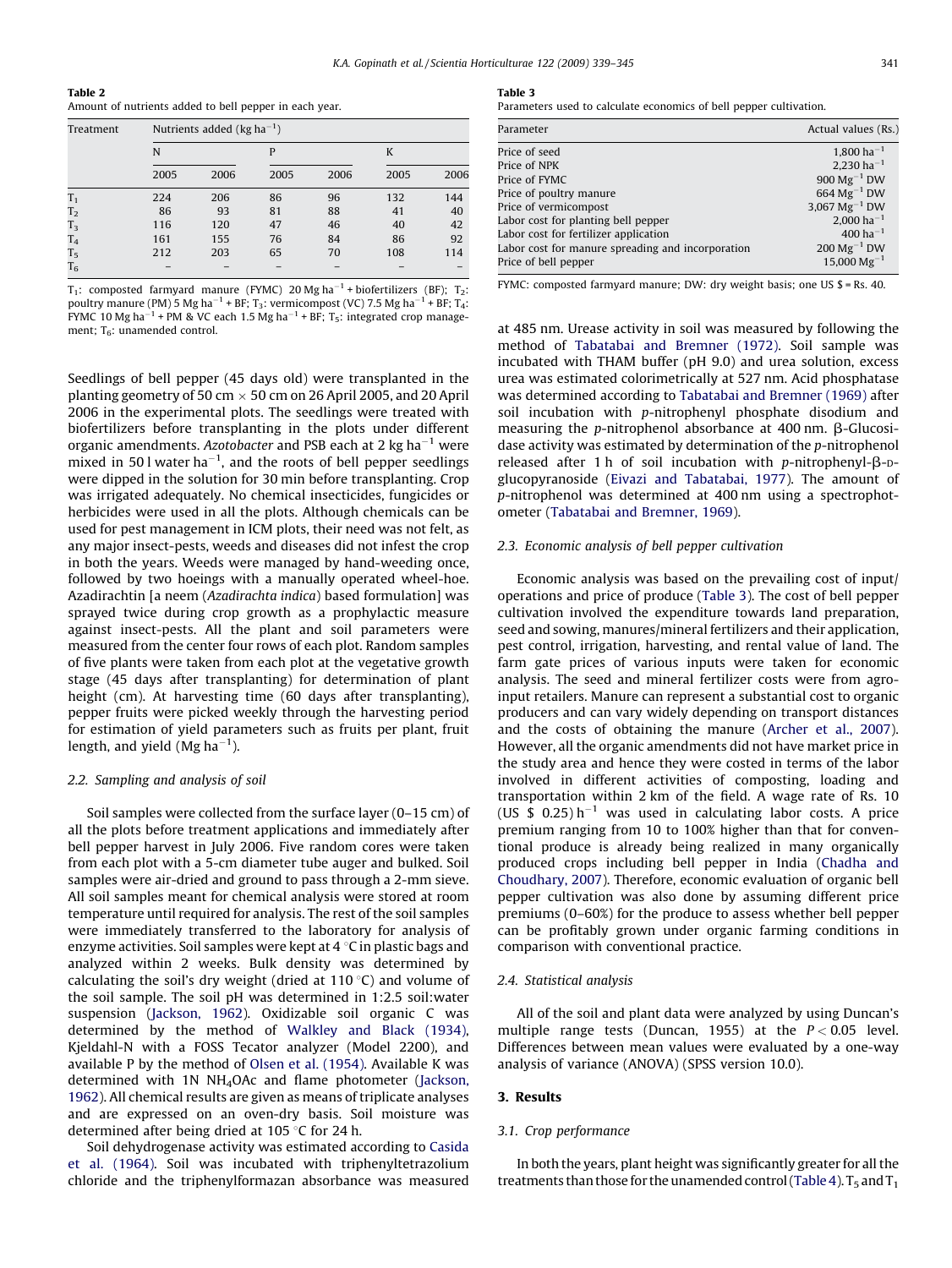<span id="page-3-0"></span>

| Fable |  |
|-------|--|

|  |  |  | Effect of different organic amendments on growth and yield of bell pepper. |  |
|--|--|--|----------------------------------------------------------------------------|--|
|  |  |  |                                                                            |  |

| Treatment      |                    | Plant height (cm)  |                   | Fruits plant <sup>-1</sup> |                   | Fruit length (cm)  |                   | Fruit yield $(Mg ha^{-1})$ |  |
|----------------|--------------------|--------------------|-------------------|----------------------------|-------------------|--------------------|-------------------|----------------------------|--|
|                | 2005               | 2006               | 2005              | 2006                       | 2005              | 2006               | 2005              | 2006                       |  |
| $T_{1}$        | 58.7 <sup>a</sup>  | $57.9^{ab}$        | $18.8^{b}$        | 20.0 <sup>b</sup>          | 6.2 <sup>ab</sup> | 6.7 <sup>abc</sup> | $23.6^{b}$        | $32.3^{b}$                 |  |
| T <sub>2</sub> | $53.4^{b}$         | 54.8 <sup>bc</sup> | 13.2 <sup>c</sup> | 16.5 <sup>cd</sup>         | 5.8 <sup>bc</sup> | $6.2^{bc}$         | 18.1 <sup>c</sup> | 25.9 <sup>c</sup>          |  |
| $T_3$          | 52.7 <sup>b</sup>  | 51.2 <sup>c</sup>  | 12.5 <sup>c</sup> | 16.2 <sup>d</sup>          | 5.6 <sup>bc</sup> | 6.1 <sup>c</sup>   | 16.7 <sup>c</sup> | 23.7 <sup>c</sup>          |  |
| 1 <sub>4</sub> | 56.3 <sup>ab</sup> | 59.9 <sup>ab</sup> | 18.0 <sup>b</sup> | 19.0 <sup>bc</sup>         | $5.9^{bc}$        | 6.8 <sup>ab</sup>  | 21.9 <sup>b</sup> | 30.4 <sup>b</sup>          |  |
| T <sub>5</sub> | 58.9 <sup>a</sup>  | $62.5^{\rm a}$     | $22.5^{\rm a}$    | 25.0 <sup>a</sup>          | 6.8 <sup>a</sup>  | 7.1 <sup>a</sup>   | 35.3 <sup>a</sup> | 39.4 <sup>a</sup>          |  |
| $T_6$          | $41.4^{\circ}$     | 43.6 <sup>d</sup>  | 9.2 <sup>d</sup>  | 9.0 <sup>e</sup>           | $5.2^c$           | 5.0 <sup>d</sup>   | 8.8 <sup>d</sup>  | 6.5 <sup>d</sup>           |  |

T<sub>1</sub>: composted farmyard manure (FYMC) 20 Mg ha<sup>-1</sup> + biofertilizers (BF); T<sub>2</sub>: poultry manure (PM) 5 Mg ha<sup>-1</sup> + BF; T<sub>3</sub>: vermicompost (VC) 7.5 Mg ha<sup>-1</sup> + BF; T<sub>4</sub>: FYMC 10 Mg ha<sup>-1</sup> + PM & VC each 1.5 Mg ha<sup>-1</sup> + BF; T<sub>5</sub>: integrated crop management; T<sub>6</sub>: unamended control. Means in the same column with different superscript letters are significantly ( $P < 0.05$ ) different.

| Table 5                                                                    |  |  |
|----------------------------------------------------------------------------|--|--|
| Effect of organic amendments on different soil properties after two years. |  |  |

| Treatment                                                                                     | BD (Mg $\rm m^{-3}$ )                                                                                      | pH                                                                                              | SOC <sub>(%)</sub>                                                                                       | Available N ( $kg$ ha <sup>-1</sup> )                                                                                | Available P ( $kg$ ha <sup>-1</sup> )                                                                     | Available K ( $kg$ ha <sup>-1</sup> )                                                                   |
|-----------------------------------------------------------------------------------------------|------------------------------------------------------------------------------------------------------------|-------------------------------------------------------------------------------------------------|----------------------------------------------------------------------------------------------------------|----------------------------------------------------------------------------------------------------------------------|-----------------------------------------------------------------------------------------------------------|---------------------------------------------------------------------------------------------------------|
| 1 <sub>1</sub><br>m<br>1 <sub>2</sub><br>$T_3$<br>m<br>14<br>T <sub>5</sub><br>T <sub>6</sub> | 1.15 <sup>d</sup><br>$1.26^{ab}$<br>$1.22^{bc}$<br>1.17 <sup>cd</sup><br>$1.20^{bcd}$<br>1.31 <sup>a</sup> | $7.1^a$<br>7.0 <sup>ab</sup><br>7.0 <sup>ab</sup><br>$7.1^a$<br>6.9 <sup>E</sup><br>$6.7^\circ$ | 1.3 <sup>a</sup><br>1.2 <sup>ab</sup><br>$1.1^{b}$<br>1.2 <sup>ab</sup><br>$1.1^{b}$<br>0.9 <sup>c</sup> | 452.6 <sup>b</sup><br>450.4 <sup>b</sup><br>440.9 <sup>b</sup><br>$449.3^{b}$<br>$483.5^{\rm a}$<br>408.1 $^{\rm c}$ | 21.8 <sup>ab</sup><br>20.7 <sup>ab</sup><br>$19.2^{bc}$<br>$21.4^{ab}$<br>$23.4^{a}$<br>16.9 <sup>c</sup> | 252.0 <sup>a</sup><br>231.8bc<br>223.8 <sup>cd</sup><br>$247.1^{ab}$<br>260.9 <sup>a</sup><br>$210.4^d$ |

 $T_1$ : composted farmyard manure (FYMC) 20 Mg ha<sup>-1</sup> + biofertilizers (BF);  $T_2$ : poultry manure (PM) 5 Mg ha<sup>-1</sup> + BF; T<sub>3</sub>: vermicompost (VC) 7.5 Mg ha<sup>-1</sup> + BF; T<sub>4</sub>: FYMC 10 Mg ha<sup>-1</sup> + PM & VC each 1.5 Mg ha<sup>-1</sup> + BF; T<sub>5</sub>: integrated crop management; T<sub>6</sub>: unamended control. BD: bulk density; SOC: soil organic carbon. Means in the same column with different superscript letters are significantly ( $P < 0.05$ ) different.

had significantly higher plant height compared to  $T_2$ ,  $T_3$  and  $T_4$ treatments in both years. However, the lowest values were obtained from plants treated with VC.  $T_5$  produced significantly higher number of fruits per plant than other treatments in both years. Among the organic amendments,  $T_1$  and  $T_4$  presented the highest number of fruits per plant than other treatments in both years.

 $T<sub>5</sub>$  showed highest fruit length compared to other treatments in both years. However, it was not showed statistical differences in fruit length among soil unamended control and  $T_1$ ,  $T_2$ ,  $T_3$  and  $T_4$ treatments. In both years,  $T_5$  treatment had the highest fruit yield, showing statistical differences with respect to other treatments, whereas  $T_6$  showed the lowest fruit yield. Crop yield in  $T_1$ treatment was a 33.1% in 2005 and 18% in 2006 lower than crop yield in  $T_5$ .

#### 3.2. Soil properties

The soil bulk density was reduced significantly in all the treatments except  $T_2$  compared to  $T_6$  (Table 5). Application of FYMC  $(T_1)$  resulted in the lowest bulk density closely followed by T4. The soil pH increased significantly in all the plots applied with organic amendments compared with  $T_6$  after two years of conversion (Table 5). Similarly to pH, soil organic carbon (SOC) was also significantly higher in manure and compost amended plots compared with  $T_6$ . Plots under  $T_1$  treatment had the highest SOC compared with other treatments. The plots under  $T_5$ , however, had significantly higher levels of available N, P and K compared with other treatments.

Soil enzyme activities varied considerably among the treatments ([Fig. 1](#page-4-0).). The dehydrogenase activity increased significantly in  $T_1$  plots followed by  $T_4$  and  $T_5$  treatments [\(Fig. 1](#page-4-0)A). The dehydrogenase activity was lowest in  $T_3$  and  $T_6$  plots. The activity of acid phosphatase was greater in  $T_6$  plots followed by  $T_5$  ([Fig. 1B](#page-4-0)). Different organic amendments  $(T_1-T_4)$  had similar effect on the activity of acid phosphatase. The activity of  $\beta$ -glucosidase also showed similar trend as that of acid phosphatase [\(Fig. 1C](#page-4-0)). However, the urease activity was greater in the plots under  $T_5$ treatment and lowest in  $T_6$  plots [\(Fig. 1](#page-4-0)D). Among the organic treatments,  $T_1$  plots had higher urease activity.

#### 3.3. Economics of bell pepper cultivation

In general, the cost of bell pepper cultivation was higher with the use of different organic amendments except  $T_2$  compared to  $T_5$ ([Table 6](#page-4-0)). It was highest (Rs. 4880 ha $^{-1}$  or US \$ 116.2 ha $^{-1}$ ) with T<sub>3</sub> due to higher input cost of amendment (Rs. 2000  $Mg^{-1}$  or US \$ 47.6  ${\rm Mg^{-1}}$ ). T<sub>5</sub> gave the highest gross margin and benefit:cost (B:C) ratio compared to other treatments. Among the organic treatments,  $T_1$  gave the highest gross margin compared to other treatments. However,  $T_2$  gave the highest B:C ratio compared to other organic treatments. This was due mainly due to the low input cost of poultry manure.

The gross margin from  $T_5$  was higher compared to other treatments even when 20% price premium (Rs. 18  $kg^{-1}$  or US \$ 0.43  $\text{kg}^{-1}$ ) was assumed for organic bell pepper ([Fig. 2](#page-4-0)). However, at 40% price premium for organic bell pepper, the gross margin from  $T_1$  and  $T_4$  was comparable with that of  $T_5$ . At 60% price premium for organic bell pepper, the former two treatments gave higher gross margin whereas,  $T_2$  gave similar gross margin as that of  $T_5$ .

## 4. Discussion

A better understanding of the efficacy of various management options is necessary for a smooth transitioning from conventional to organic crop production. Our results show that the bell pepper growth and yield attributes were poor in the plots under organic management compared with  $T_5$ . [Amor \(2006\)](#page-5-0) also reported that all plant growth parameters of sweet pepper were reduced in the organic treatment compared with the conventional counterpart. There were significant differences among treatments with respect to bell pepper yield in both years (Table 4). ICM produced significantly higher fruit yield compared to all other treatments in both the years. [Russo and Taylor \(2006\)](#page-6-0) reported that in the first year, bell pepper yields for the plants in the transition plots were lower than for the plants in the conventional production. In contrast, [Chellemi and Rosskopf \(2004\)](#page-6-0) reported that organic pepper yields from soil-solarized plots were similar to yields obtained by conventional farmers using high inputs of rapidly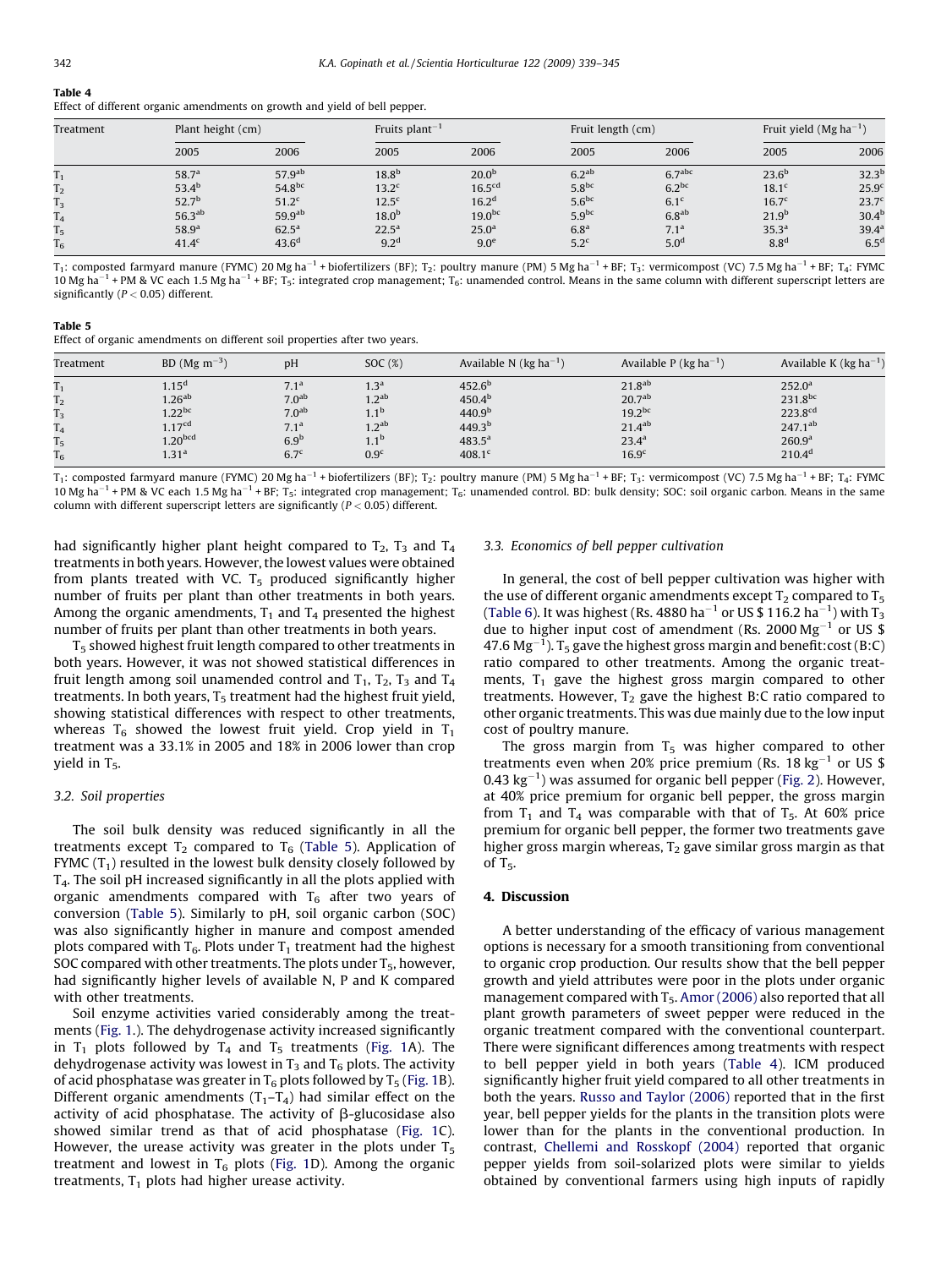<span id="page-4-0"></span>

Fig. 1. Effect of organic amendments on soil dehydrogenase (A), acid phosphatase (B),  $\beta$ -glucosidase (C) and urease (D) activities.  $T_1$ : composted farmyard manure (FYMC) 20 Mg ha<sup>–1</sup> + biofertilizers (BF); T<sub>2</sub>: poultry manure (PM) 5 Mg ha<sup>–1</sup> + BF; T<sub>3</sub>: vermicompost (VC) 7.5 Mg ha<sup>–1</sup> + BF; T<sub>4</sub>: FYMC 10 Mg ha<sup>–1</sup> + PM & VC each 1.5 Mg ha<sup>–1</sup> + BF;  $T_5$ : integrated crop management;  $T_6$ : unamended control. Bars with different letters within each sub-figure are significantly ( $P < 0.05$ ) different.

mobile nitrogen sources. In our study, the yield reduction under the best organic treatment  $(T_1)$  compared to  $T_5$  was 33.1% in 2005 and 18% in 2006. Lower crop growth and yields in the plots amended with organic manures and composts may have been associated with the less readily available nutrients in the initial years of conversion ([Table 5\)](#page-3-0), as nutrient cycling processes in firstyear organic systems change from inorganic N fertilization to organic amendments [\(Harris et al., 1994; Reider et al., 2000\)](#page-6-0) and slower release rates of organic materials [\(Liebhardt et al., 1989;](#page-6-0) [MacRae et al., 1993](#page-6-0)). Soil fertility in organic production systems is controlled by organic amendments, such as FYMC, vermicompost and poultry manure used in this study. Nitrogen availability in particular is maintained through the synchronization across space and time of net N mineralization from soil organic N pools and plant uptake of inorganic N. This process depends on the constant renewal of biologically available N to soil organic N pools [\(Delate](#page-6-0) [and Cambardella, 2004](#page-6-0)).

The use of organic amendments has been associated with many desirable soil properties including lowering of bulk density [\(Tester,](#page-6-0) [1990; Werner, 1997; Petersen et al., 1999; Bulluck et al., 2002;](#page-6-0)

#### Table 6

Effect of different organic amendments on cost of cultivation and economic returns.

| Treatment      | Cost of cultivation<br>$(000\text{Rs}, \text{ha}^{-1})$ | Gross margin<br>$(000\text{Rs}, \text{ha}^{-1})$ | Benefit:cost<br>ratio |
|----------------|---------------------------------------------------------|--------------------------------------------------|-----------------------|
| T <sub>1</sub> | 47.0                                                    | 329.5                                            | 7.0                   |
| T <sub>2</sub> | 29.4                                                    | 267.6                                            | 9.1                   |
| T <sub>3</sub> | 48.8                                                    | 224.2                                            | 4.6                   |
| T <sub>4</sub> | 41.7                                                    | 310.8                                            | 7.4                   |
| T <sub>5</sub> | 39.7                                                    | 464.3                                            | 11.7                  |
| T <sub>6</sub> | 22.5                                                    | 81.0                                             | 3.6                   |

 $T_1$ : composted farmyard manure (FYMC) 20 Mg ha<sup>-1</sup> + biofertilizers (BF);  $T_2$ : poultry manure (PM) 5 Mg ha $^{-1}$  + BF; T<sub>3</sub>: vermicompost (VC) 7.5 Mg ha $^{-1}$  + BF; T<sub>4</sub>: FYMC 10 Mg ha<sup>-1</sup> + PM & VC each 1.5 Mg ha<sup>-1</sup> + BF; T<sub>5</sub>: integrated crop management;  $T_6$ : unamended control. One US \$ = Rs. 40.

[Gopinath et al., 2008\)](#page-6-0). Highest bulk density was found in  $T_6$  and lowest in  $T_1$ . Soil pH also increased from 6.7 in  $T_6$  to 7.1 in  $T_1$ . Soil pH tended to increase in the organic systems, whereas the integrated systems had the lower pH values [\(Fliessbach et al.,](#page-6-0) [2007\)](#page-6-0). Our results are consistent with earlier reports [\(Reganold](#page-6-0) [et al., 1993; Drinkwater et al., 1995; Werner, 1997; Clark et al.,](#page-6-0) [1998\)](#page-6-0) where organic systems had higher pH levels in mildly acidic soils than their conventional counterparts. This illustrates the important role organic amendments and other organic matter inputs can have in buffering the soil [\(Stroo and Alexander, 1986;](#page-6-0) [Arden-Clarke and Hodges, 1988\)](#page-6-0).

An important feature of environmental benefit due to a change in agricultural practice is the soil carbon content ([Carter et al.,](#page-5-0) [1997\)](#page-5-0). Depending on soil type, climate, management, and the capacity of a soil to store organic matter, SOC levels may increase linearly with the amount of organic matter input [\(Carter, 2002\)](#page-5-0).



Fig. 2. Gross margin at 0, 20, 40 and 60% price premium for organic capsicum grown with different organic amendments  $\rightharpoonup$  Composted farmyard manure (FYMC) 20 Mg ha<sup>-1</sup> + biofertilizers (BF),  $\longrightarrow$  Poultry manure (PM) 5 Mg ha<sup>-1</sup> + BF Vermicompost (VC) 7.5 Mg ha<sup>-1</sup> + BF,  $\longrightarrow$  FYMC 10 Mg ha<sup>-1</sup> + PM & VC each 1.5 Mg ha<sup>-1</sup> + BF,  $\longrightarrow \longrightarrow$  Integrated crop management.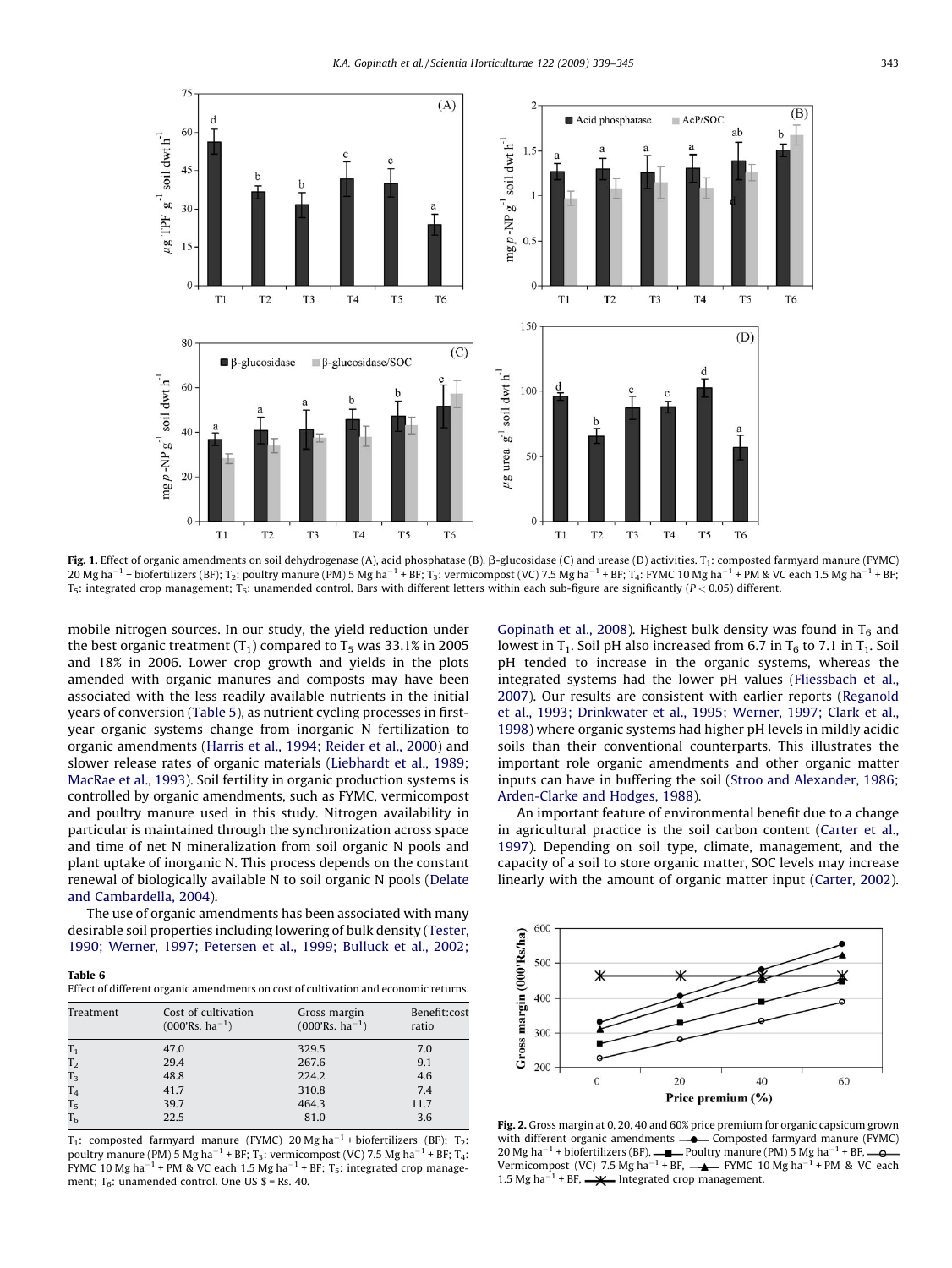<span id="page-5-0"></span>This part of soil organic matter is usually bound to clay and silt particles and aggregates. SOC was increased by 44 per cent due to application of composted farmyard manure compared with  $T_6$ . Further increase in soil organic matter is likely to be found in particulate organic matter, which is merely part of the sand fraction. During the conversion years from conventional to organic farming systems, soils show a very slow but important increase in soil organic matter [\(Kuo et al., 1997; Clark et al., 1998\)](#page-6-0). Furthermore, lower availability of plant nutrients in plots applied with organic amendments is expected due to slower release rates of nutrients from organic materials particularly during initial years of conversion to organic production (Brusko, 1989; Liebhardt et al., 1989; MacRae et al., 1993).

Organic amendments can foster beneficial microorganisms, which in turn facilitates soil enzymatic activities ([Doran et al.,](#page-6-0) [1996; Drinkwater et al., 1995\)](#page-6-0). Dehydrogenase activity basically depends on the metabolic state of the soil biota. A significant increase in dehydrogenase activity occurred in the  $T_1$  plots, indicating that there is more microbial activity in FYMC treatment than in other treatments [\(Gopinath et al., 2008\)](#page-6-0). This maximum activity might be linked to more substrate availability in FYMC amended plots. Being the substrate for microbial activity, soil organic matter plays an important role in protecting soil enzymes, which become immobilized in a threedimensional network of clay and humus complexes ([Tabatabai,](#page-6-0) [1994](#page-6-0)). This reflects the greater biological activity in these plots and the stabilization of extra-cellular enzymes through complexation with humic substances (Burns, 1982; Colvan et al., 2001; Nannipieri et al., 1978).

In our study,  $\beta$ -glucosidase activity was slightly higher in T<sub>5</sub> plots than those under organic amendments. Highest activity was observed in  $T<sub>6</sub>$ . Our result is in contrast with [Garcia-Gill et al.](#page-6-0) [\(2000\).](#page-6-0) Higher activity of  $\beta$ -glucosidase in T<sub>6</sub> might be attributed to higher utilization of comparatively less complex molecules like cellobiose in this soil by microorganisms for their carbon source. Whilst, in other treatments, more readily available carbon source might have been utilized by microbes, supplied in the form of composted FYM, vermicompost or poultry manure. The result is further supported by higher ratio of  $\beta$ -glucosidase activity to soil organic carbon in  $T_6$  [\(Fig. 1C](#page-4-0)), indicating greater extra-cellular enzymatic activity in  $T_6$  treatment.

Phosphatases play an important role in P cycling, where organic P is more due to limited biological mineralization of organic matter as a result of formation of complexes of organic P with active Al and Fe and the amount of available P is low ([Turrion](#page-6-0) [et al., 2000](#page-6-0)). No changes in soil phosphatase activity were observed among  $T_1$ ,  $T_2$  and  $T_3$  treatments, but more activity was recorded in  $T_4$  and  $T_5$ . Interestingly, acid phosphatase activity was higher in  $T_6$ , which may be attributed to slightly lower soil pH ([Eivazi and Tabatabai, 1977\)](#page-6-0). Furthermore, the ratio of acid phosphatase to soil organic carbon was highest in  $T_6$  treatment ([Fig. 1B](#page-4-0)) that could be due to greater extra-cellular enzymatic activity. Our result is consistent with [Garcia-Gill et al. \(2000\)](#page-6-0), who reported similar phosphatase activity in mineral fertilized and control soil.

Urease activity was higher in  $T_1$  and  $T_5$  and the lowest in  $T_6$ . Among organic treatments, FYMC amended plots had the greatest urease activity, followed by plots treated with VC and PM. This might be attributed to the presence of more simplified organic compounds in FYMC, which leads to faster mineralization. Similar results were observed in our earlier study ([Saha et al., 2008](#page-6-0)). It was also reported that urease activity was positively correlated with N content of soil [\(Frankerberger and Dick, 1983](#page-6-0)). The higher urease activity in  $T_1$  and  $T_5$  plots and lesser activity in other treatments might be attributed to more available N content in  $T_5$  and  $T_1$  plots ([Table 5](#page-3-0)) compared with other treatments.

Manure can represent a substantial cost to organic producers and can vary widely depending on transport distances and the costs of obtaining the manure (Archer et al., 2007). We also observed significant reduction in bell pepper yield and higher production costs for treatments involving organic amendments. As a result, organic bell pepper cultivation may not be as profitable as that grown with integrated crop management practices during conversion period, when no price premium is available for organic bell pepper. Furthermore, at least 40% price premium for organic bell pepper may be required to offset the higher cost of cultivation and low yields under organic production system compared with integrated crop management. [Russo and Taylor \(2006\)](#page-6-0) also reported that if a price premium is assigned to the value of organically grown bell pepper then the costs of production could be mitigated.

#### 5. Conclusion

The comparison of different organic amendments such as FYMC, PM, VC and combined application of organic amendments, along with biofertilizers revealed that there was 25.1–45.9% reduction in bell pepper yield compared with  $T_5$ . Among the organic amendments,  $T_1$  was found to be better in improving soil properties and crop growth and yield during conversion to organic production. At least 40% price premium for organic bell pepper may be required to offset the higher cost of cultivation and low yields under organic production system. We conclude that composted farmyard manure along with biofertilizers can be used for quick stabilization of soil fertility as well as biological activity, which in turn help in nutrient availability during transition period and minimum loss in yield.

## Acknowledgement

We are thankful to ''Technology Mission for Integrated Development of Horticulture (Mini Mission-I), Government of India'' for providing the financial support during the course of the study.

#### References

- Archer, D.W., Jaradat, A.A., Johnson, J.M.-F., Weyers, S.L., Gesch, R.W., Forcella, F., Kludze, H.K., 2007. Crop productivity and economics during the transition to alternative cropping systems. Agron. J. 99, 1538–1547.
- Amor, F.D., 2006. Growth, photosynthesis and chlorophyll fluorescence of sweet pepper plants as affected by the cultivation method. Ann. Appl. Biol. 148, 132– 140.
- Arden-Clarke, C., Hodges, R.D., 1988. The environmental effects of conventional and organic/biological farming systems.II. Soil ecology, soil fertility, and nutrient cycles. Biol. Agric. Hortic. 5, 223–287.
- Astier, M., Gersper, P.L., Buchanan, M., 1994. Combining legumes and compost: a viable alternative for farmers in conversion to organic agriculture. Compost Sci. Util. 2, 80–87.
- Brusko, M., 1989. What really happens when you cut chemicals. New Farm. 19 (May/June).
- Bulluck, L.R., Brosius, M., Evanylo, G.K., Ristaino, J.B., 2002. Organic and synthetic fertility amendments influence soil microbial, physical and chemical properties on organic and conventional farms. Appl. Soil Ecol. 19, 147–160.
- Burns, R.G., 1982. Enzyme activity in soil: location and a possible role in microbial ecology. Soil Biol. Biochem. 14, 423–427.
- Carter, M.R., Gregorich, E.G., Anderson, D.W., Doran, J.W., Janzen, H.H., Pierce, F.J., 1997. Concepts of soil quality and their significance. In: Gregorich, E.G., Carter, M.R. (Eds.), Soil Quality for Crop Production and Ecosystem Health. Elsevier, Amsterdam, pp. 1–19.
- Carter, M.R., 2002. Soil quality for sustainable land management: organic matter and aggregation interactions that maintain soil functions. Agron. J. 94, 38–47.
- Casida, L.E., Klein, D., Santoro, T., 1964. Soil dehydrogenase activity. Soil Sci. 98, 371– 376.
- Castillo, X., Joergensen, R.G., 2001. Impact of ecological and conventional arable management systems on chemical and biological soil quality indices in Nicaragua. Soil Biol. Biochem. 33, 1591–1597.
- Chadha, K.L., Choudhary, M.L., 2007. Report of the working group on horticulture, plantation crops and organic farming for the XI five year plan (2007–12). Planning Commission, Government of India.